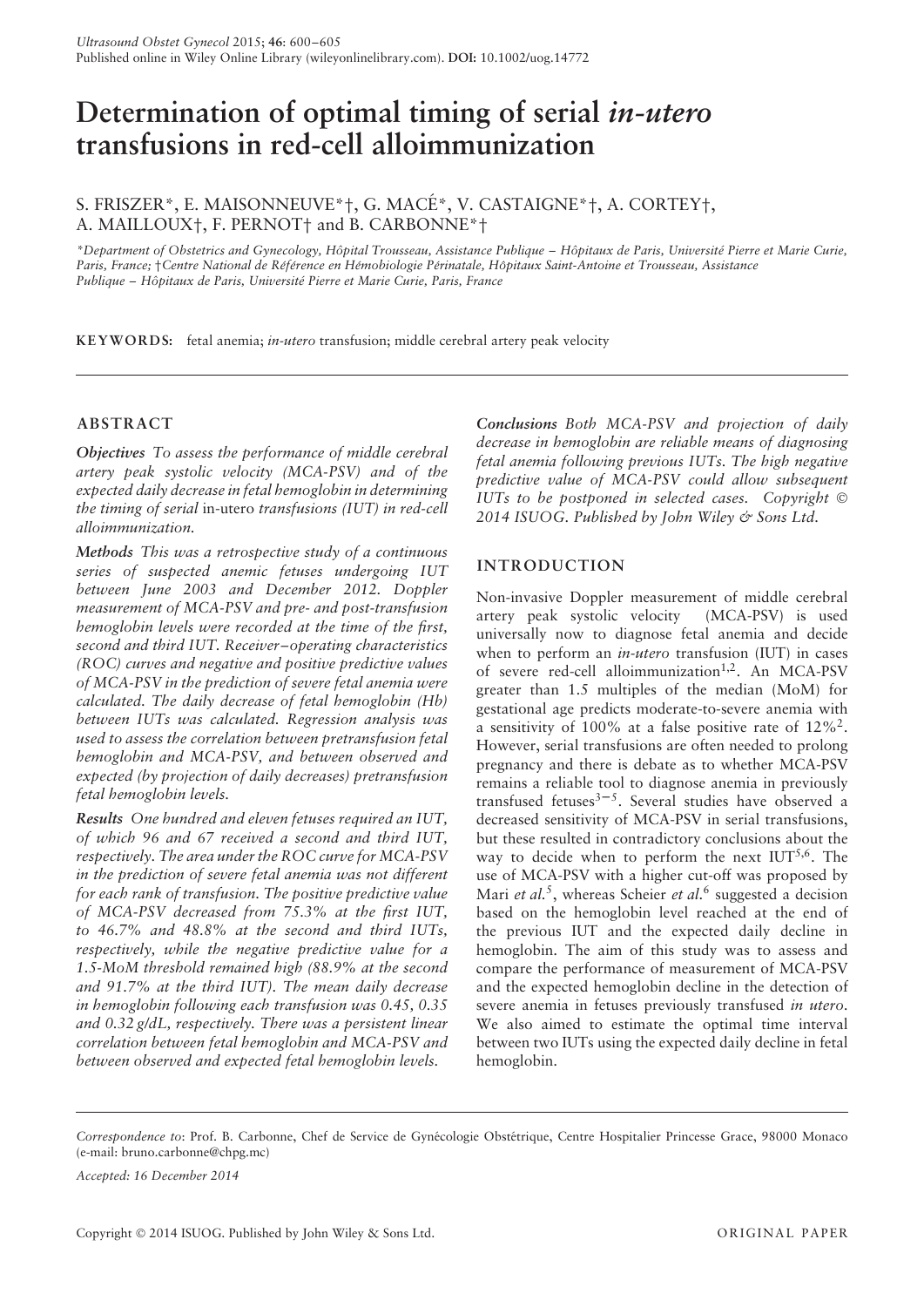## **METHODS**

We extracted from our database the records of 111 consecutive anemic fetuses that underwent intrauterine transfusions for red-cell alloimmunization from 1 June 2003 to 31 December 2012. Among these, 96 and 67 fetuses underwent a second and third IUT, respectively. Thirty-six fetuses received more than three transfusions but the data relating to the fourth transfusion onwards were not analyzed because of limited sample size.

The standard procedure for management of severely alloimmunized pregnancies in our national referral center is based on weekly measurement of MCA-PSV. Doppler color flow mapping was used to identify the circle of Willis and MCA. The Doppler gate was placed at the proximal third of the MCA from its origin, with an angle of insonation of less than 15◦ . Peak systolic velocity was expressed as cm/s and the highest value out of two to three consecutive good quality measurements was recorded. Care was taken to avoid any pressure on the fetal head and the measurement was not performed when fetal body or breathing movements were noted. Two types of ultrasound equipment were used (GE Voluson Expert, Zipf, Austria and Nemio<sup>Tm</sup> MX, Toshiba Medical Systems, Tokyo, Japan).

Severe immunization was defined as an anti-Rh antibody level *>* 5 IU/mL or anti-K1 antibody titer  $\geq$  16. Maternofetal incompatibility was assessed by non-invasive fetal RhD genotyping in cases of anti-D immunization (L'Institut de Biotechnologies Jacques Boy, Reims, France), and by amniocentesis or chorionic villus sampling in most cases of anti-K1 immunization. The decision to sample fetal blood, followed immediately by IUT in most cases, was based on observation of a sharp increase in MCA-PSV above 1.5 MoM, confirmed within 1 to 2 days. Severely anemic fetuses were transfused with adult donor packed red cells, cross-matched with the mother, with a hematocrit above 70–80%. The volume of blood to be transfused was determined by charts established in our referral center (unpubl. data), taking into account the estimated fetal weight, the initial fetal hemoglobin level, the target fetal hemoglobin level and the hematocrit of the packed red cells. Fetal hemoglobin was checked with a HemoCue® Analyzer (Fisher Scientific) when approximately half of the calculated volume had been transfused and, subsequently, by intermittent blood sampling until the end of the procedure to validate the progression of fetal hemoglobin. For the first IUT, the target hemoglobin level was less than four-fold the initial hemoglobin, as suggested by Radunovic *et al.*<sup>7</sup> and no more than 1 MoM of fetal hemoglobin level for gestational age. For subsequent IUTs, the target hemoglobin level was set higher, at *c*.1.2 MoM, to make subsequent transfusions less frequent<sup>8</sup>.

Follow-up was based mainly on weekly ultrasound examinations, searching for early symptoms of fetal hydrops and measuring MCA-PSV. Indications for repeating IUT were any of the following: 1) MCA-PSV  $> 1.5$ MoM; 2) possible fetal anemia based on the last post-transfusion hemoglobin value and on an expected daily decline of fetal hemoglobin (*c*. 0.45 g/dL after one

IUT and 0.35 g/dL after two or more IUTs); 3) early signs of fetal hydrops. MCA-PSV, pre- and post-transfusion hemoglobin values were noted at each fetal transfusion and expressed as MoM to adjust for gestational age. Severe fetal anemia was defined as hemoglobin *<* 0.5 MoM for gestational age.

#### **Statistical analysis**

Statistical analysis was done using the R language for statistical computing (Version 2.11.0). We determined the detection rate, positive and negative predictive values and false-positive rate of MCA-PSV in the prediction of severe anemia for each rank of transfusion. Receiver–operating characteristics (ROC) curves were constructed and the areas under the curve (AUC) with 95% confidence intervals also were used to compare the performance of MCA-PSV in diagnosing anemia according to the number of previous transfusions (none, one or two) and to determine whether another cut-off of MCA-PSV could increase the performance of the test. Regression analysis was used to assess the correlation between MCA-PSV MoM values and hemoglobin MoM values at the time of each IUT.

The rate of mean daily decrease in fetal hemoglobin was calculated for each rank of transfusion by dividing the difference between the post- and pre-transfusion hemoglobin values of the following IUT by the number of days between transfusions. The  $5^{\text{th}}$  and  $95^{\text{th}}$  centiles were established in each case. Regression analysis was used to assess the correlation between observed and expected pretransfusion hemoglobin values for each rank of transfusion according to the previously determined rate of daily decrease in fetal hemoglobin. Continuous variables were compared using Student's *t*-test. Categorical variables were compared using chi-square analysis. A *P* value *<* 0.05 was considered statistically significant.

### **RESULTS**

The maternal hemolytic antibodies responsible for fetal anemia were anti-D (isolated or together with anti-C and/or anti-E antibodies: 73.9%), anti-K1 (22.5%), anti-c (2.7%) and others (0.9%). The median gestational ages at the time of the first, second and third IUT were  $26 + 6$ (SD, 4.2; range, 17–35) weeks, 27 + 6 (SD, 3.9; range, 18–34) weeks and  $29 + 3$  (SD, 3.3; range, 19–34) weeks, respectively. Severe anemia (hemoglobin *<* 0.5 MoM) was confirmed in 81 (73.0%), 32 (33.3%) and 23 (34.3%) cases at the first, second and third IUT, respectively. Mean  $(\pm S)$  hemoglobin level was  $5.0 \pm 1.9$  g/dL at the first IUT,  $7.2 \pm 1.9$  g/dL at the second IUT and  $7.2 \pm 1.6$  g/dL at the third IUT. Among the 111 fetuses requiring a first IUT, 29 (26.1%) had sonographic signs of fetal hydrops, all of which had hemoglobin levels *<* 5.0 g/dL. The mean fetal hemoglobin level at the first IUT was  $0.31$  ( $\pm 0.09$ ) g/dL and  $0.57 \ (\pm 0.18)$  g/dL for fetuses with and without signs of hydrops (*P <* 10−4), respectively.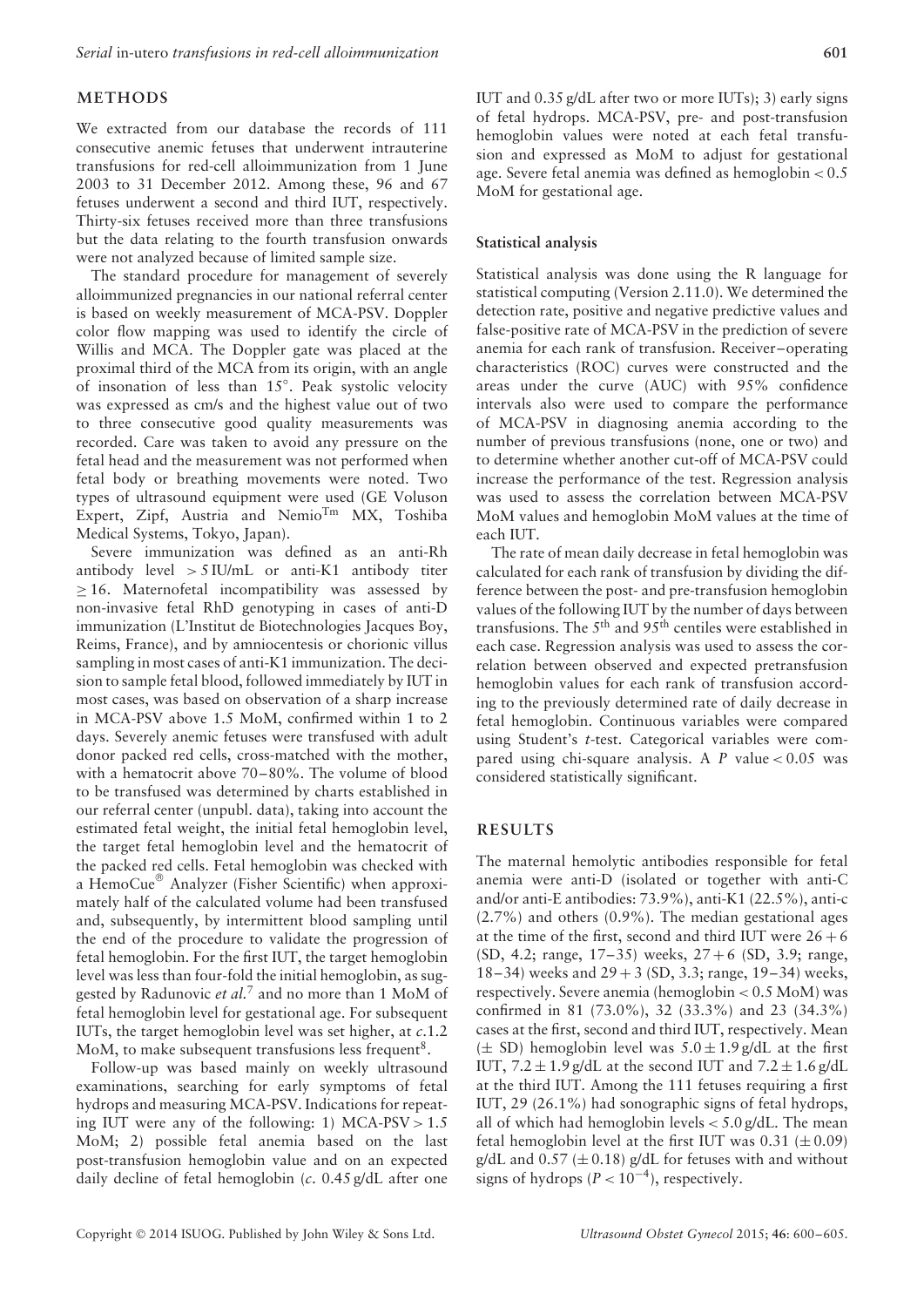

**Figure 1** Receiver–operating characteristics (ROC) curves representing detection rates and false-positive rates of middle cerebral artery peak systolic velocity at first  $(-, AUC = 0.79)$ (95% CI, 0.70–0.89)), second  $(-, AUC = 0.81)$  (95% CI, 0.71–0.91)) and third ( ...,  $AUC = 0.85$  (95% CI, 0.74–0.95)) *in-utero* blood transfusions. Areas under ROC curves are not statistically significantly different.

Mean gestational age at delivery was  $35 + 3$  (SD, 2.0) weeks. Poor perinatal outcome was observed in three cases. Two pregnancies were terminated following the sonographic diagnosis of fetal anoxic cerebral lesions confirmed by *in-utero* magnetic resonance imaging<sup>9</sup>. One neonate died in the immediate postnatal period after an emergency Cesarean delivery at 27 weeks' gestation because of persistent fetal bradycardia during an IUT.

The ROC curves of MCA-PSV in the prediction of severe anemia are shown in Figure 1. The AUC was similar for each rank of transfusion: 0.79 (0.70–0.89) at the first IUT, 0.81 (0.71–0.91) at the second IUT and 0.85 (0.74–0.95) at the third IUT. The detection rate of MCA-PSV for a threshold of 1.5 MoM was 96.3%, 94.1% and 90.9% for the first, second and third IUT, respectively. Similarly, the negative predictive value (NPV) remained high, at 88.9% and 91.7%, respectively, after one and two previous IUTs. On the other hand, the PPV at a 1.5-MoM cut-off decreased sharply, from 75.3% to 46.7% and 48.8%, respectively, for the first, second and third IUT. According to the ROC curves, setting the cut-off at 1.73 MoM would afford the best performance of MCA-PSV at the time of the second and third IUT. Using a 1.73 cut-off would increase the PPV from 46.7% to 71% at the second IUT, and from 48.8% to 77.8% at the third IUT (Table 1).

A scatterplot with regression lines between MCA-PSV and pretransfusion fetal hemoglobin values is shown in Figure 2. There was a significant correlation at the time of the first  $(r^2 = 0.28; P < 10^{-4})$ , second  $(r^2 = 0.29;$  $P < 10^{-4}$ ) and third IUT ( $r^2 = 0.13$ ;  $P = 0.003$ ).

The mean daily rate of decrease in fetal hemoglobin  $(5<sup>th</sup> - 95<sup>th</sup>$  centile) was 0.45 (0.14–0.78) g/dL/day after one IUT, 0.35 (0.22–0.47) g/dL/day after two IUTs and 0.32 (0.23–0.43) g/dL/day after three IUTs. The theoretical

**Table 1** Sensitivity, specificity, positive predictive value (PPV) and negative predictive value (NPV) of middle cerebral artery peak systolic velocity (MCA-PSV) in the prediction of severe fetal anemia before first, second and third intrauterine blood transfusions

| Parameter          | MCA-PSV cut-off |          |          |
|--------------------|-----------------|----------|----------|
|                    | 1.5 MoM         | 1.73 MoM | P        |
| First transfusion  |                 |          |          |
| Sensitivity        | 96.2            | 74.7     | 0.0003   |
| Specificity        | 21.9            | 75.0     | < 0.0001 |
| <b>PPV</b>         | 75.3            | 88.1     | 0.06     |
| <b>NPV</b>         | 70.0            | 54.6     | 0.6      |
| Second transfusion |                 |          |          |
| Sensitivity        | 87.5            | 68.8     | 0.13     |
| Specificity        | 50.0            | 8.5.9    | < 0.0001 |
| <b>PPV</b>         | 46.7            | 71.0     | 0.047    |
| <b>NPV</b>         | 88.9            | 84.6     | 0.77     |
| Third transfusion  |                 |          |          |
| Sensitivity        | 91.3            | 60.9     | 0.038    |
| Specificity        | 50.0            | 90.9     | < 0.0001 |
| <b>PPV</b>         | 48.8            | 77.8     | 0.07     |
| <b>NPV</b>         | 91.7            | 81.6     | 0.44     |

Data are given as %. MoM, multiples of the median.



**Figure 2** Scatterplot with regression lines of middle cerebral artery peak systolic velocity (MCA-PSV) against pretransfusion fetal hemoglobin (Hb) values, at first  $(\bullet, \text{---}, r^2 = 0.28)$ , second  $( \circ, \text{---},$  $r^2 = 0.29$  and third ( $\Box$ , *r<sup>2</sup>* = 0.13) *in-utero* blood transfusion. MoM, multiples of the median.

median period before recurrence of severe anemia at each rank of IUT is shown in Figure 3. This period was calculated for a post-IUT hemoglobin level of 1 MoM for the first IUT, and of 1.2 MoM for the following transfusions. In order to avoid any effect of gestational age, the values of hemoglobin decrease were expressed as MoM/day for this calculation. The median time (5th –95th centile) before relapse of severe anemia (*<* 0.5 MoM hemoglobin) increased progressively with the number of previous transfusions, from 13.2 (7.5–33.3) days after one IUT, to 25 (17.5–41.2) days and 26.9 (18.4–38.9) days after two and three IUTs, respectively. The range was highest after the first IUT and decreased after one and two more transfusions.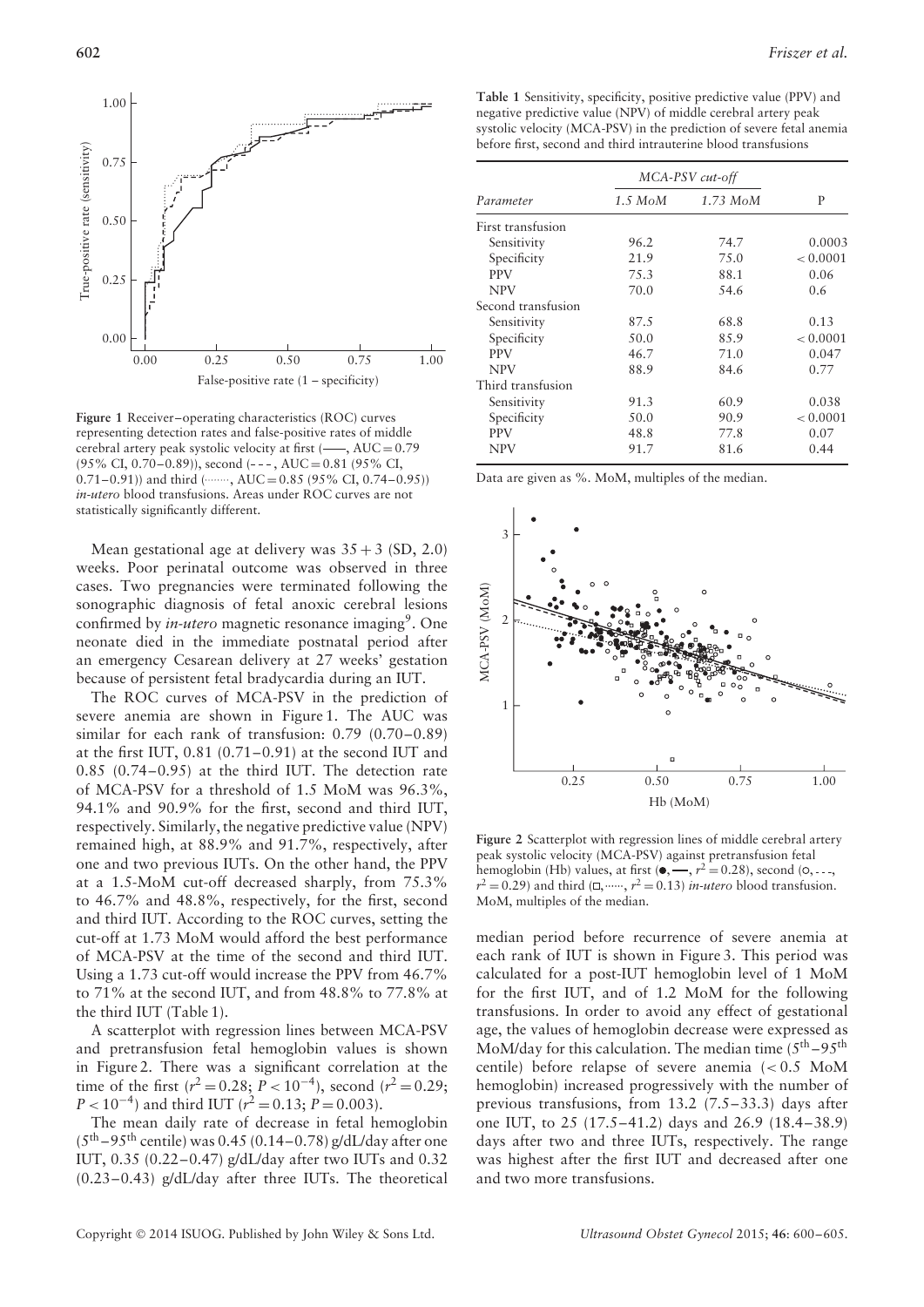

Figure 3 Theoretical projection of median and 5<sup>th</sup> and 95<sup>th</sup> centiles of period before recurrence of severe fetal anemia after first (a), second (b) and third (c) *in-utero* blood transfusions (IUT).

A scatterplot with regression lines between observed and expected (by projection of daily decreases) pretransfusion hemoglobin values after one or two previous transfusions is shown in Figure 4. There was a significant correlation at the second ( $r^2$  = 0.116; *P* = 0.0007) and the third IUT ( $r^2 = 0.106$ ;  $P = 0.007$ ). Using Bland–Altman analysis (Figure 5), the bias of expected hemoglobin, compared with observed hemoglobin, was only –0.30 g/dL (95% CI,  $-0.74$  to 0.14) at the second IUT and  $-0.25$  g/dL  $(95\% \text{ CI}, -0.74 \text{ to } 0.23)$  at the third IUT. However, the 95% limits of agreement between expected and observed values were large:  $-4.56$  to 3.96 g/dL at the second IUT and –4.14 to 3.63 g/dL at the third IUT.

#### **DISCUSSION**

The timing of repeat *in-utero* transfusions is important because each procedure bears a 1.5–3% risk of fetal morbidity and mortality<sup>10,11</sup>. The overall risk is particularly high in cases of anemia occurring at early gestational ages, for which some five or six serial IUTs may be required during a single pregnancy<sup>12</sup>. Our results, from a large series of serial *in-utero* transfusions, suggest that both MCA-PSV and the mean projected daily decrease in fetal hemoglobin are reliable means of predicting severe



**Figure 4** Scatterplot with regression lines of observed against expected (by projection of daily decreases) pretransfusion hemoglobin values after one  $(\bullet, \underline{\hspace{1cm}}; R^2 = 0.116)$  or two  $( \circ, \underline{\hspace{1cm}}; \cdot \cdot;$  $R^2$  = 0.106) previous transfusions.

anemia following previous IUTs. Yet, regardless of the method used to schedule subsequent IUTs, half of the fetuses will not be severely anemic at the time of a second or third transfusion. The high NPV of MCA-PSV (*c.* 90% in previously transfused fetuses) could allow premature interventions to be avoided in cases erroneously predicted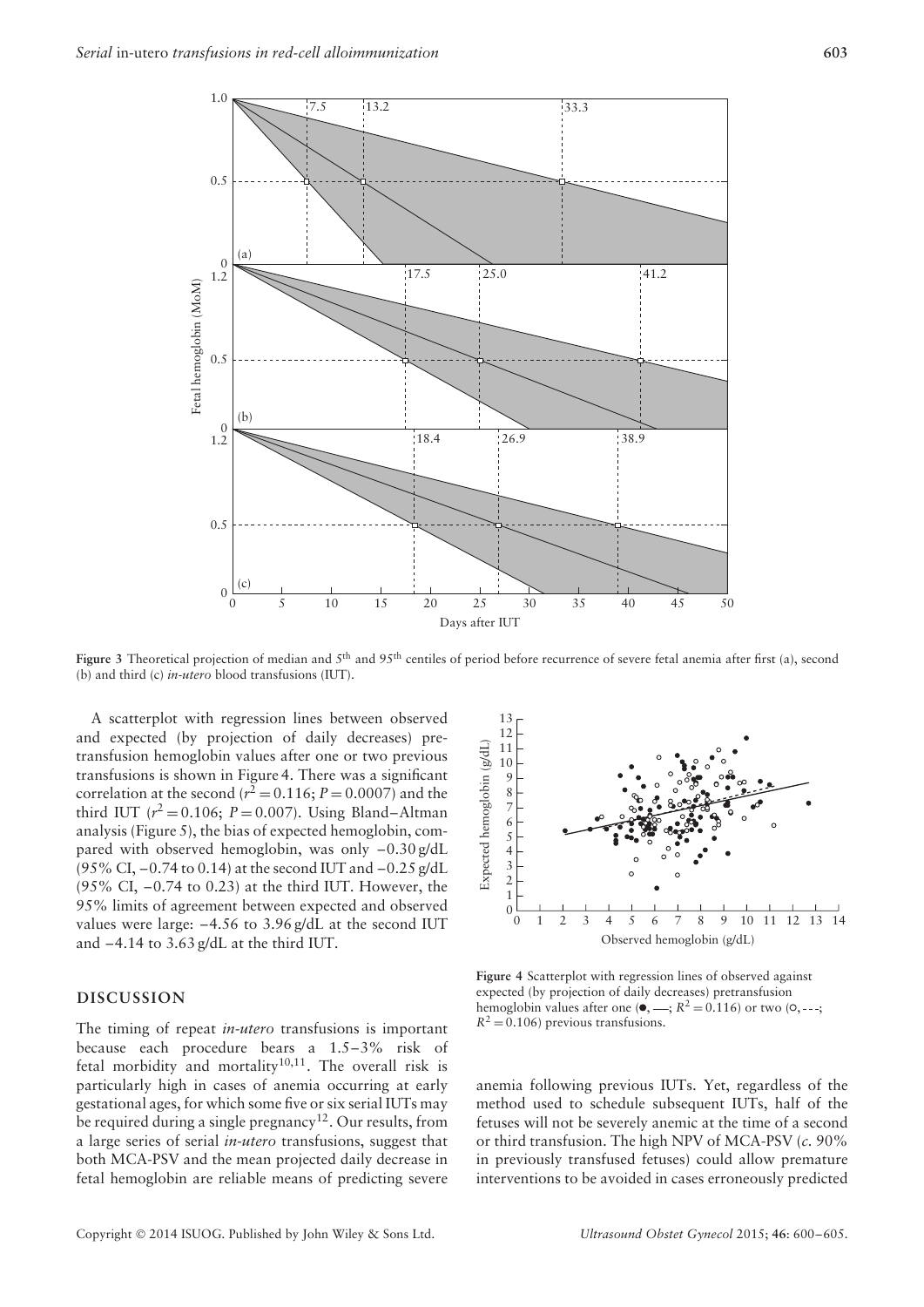

**Figure 5** Bland–Altman plots comparing fetal hemoglobin level observed at fetal blood sampling with that expected from daily decrease in fetal hemoglobin at time of second (a) or third (b) *in-utero* blood transfusion. ——, bias; ---, 95% CI of bias; ... *i*<sub>m</sub>, bias; ---, 95% CI of bias; ……. 95% limits of agreement.

as severely anemic by the expected daily decrease in hemoglobin.

Among the few studies that have evaluated the timing of repeat IUTs, that by Detti *et al.*<sup>4</sup> concluded that Doppler assessment of MCA-PSV allows detection of severely anemic fetuses after one previous IUT, with 100% sensitivity if the cut-off point is adjusted to 1.69 MoM. In a series of 39 fetuses, Mari *et al.*<sup>5</sup> measured MCA-PSV before a third IUT and found a linear correlation between fetal hemoglobin and MCA-PSV. They observed that, had they used a cut-off greater than 1.5 MoM for timing of the transfusion, five cases of moderate-to-severe anemia would have been missed. Scheier *et al.*<sup>6</sup> determined that MCA-PSV was predictive of severe anemia at a second IUT (detection rate, 95%; false-positive rate, 37%), but not at a third. For fetuses previously transfused twice, they suggested that timing of the subsequent IUT be based on the last post-transfusion hemoglobin value and an expected rate of fetal hemoglobin decrease of 0.3 g/dL/day. One of our aims being a reduction in the number of invasive procedures, we believe that evaluating the PPV of MCA-PSV rather than its detection rate is a more pertinent approach to assessing the performance of this test.

The reasons for a decreased predictive value of MCA-PSV following IUT are not well established. It has been suggested that blood viscosity following transfusion

of adult red cells could be lower than that of fetal blood. Indeed, adult red cells are smaller and show lower deformability compared to fetal red cells $13-15$ . Other factors such as fetal hemoglobin content and  $pCO<sub>2</sub>$  may directly affect cerebral vascular regulation and account for increases in MCA-PSV<sup>16</sup>.

In our experience, the overall performance of MCA-PSV in predicting severe anemia, as assessed by AUCs, was almost unchanged from the first to the third IUT, suggesting that MCA-PSV could be used for subsequent transfusions in the same way it was used for the first. However, the PPV for a threshold of 1.5 MoM decreased dramatically from the first IUT (75.3%) to the second (46.7%) and third IUT (48.8%). This means that, if the decision to perform a second or a third IUT were based solely on MCA-PSV, fewer than half of these fetuses would be found to be severely anemic. This rather low PPV may be explained, at least in part, by the 0.5-MoM cut-off used to define severe anemia in our study. This cut-off, lower than that in previous studies, was chosen for the following reasons. First, fetal hydrops is rarely observed at hemoglobin levels *>* 5.0 g/dL, which, according to the original data of Mari *et al.*2, corresponds to hemoglobin concentrations of 0.47 MoM at 18 weeks and 0.36 MoM at 37 weeks. A threshold of 0.5 MoM thus allowed us to identify correctly fetuses at risk of severe complications, without observing any case or recurrence of fetal hydrops. Second, the definition of severe anemia as a hemoglobin deficit  $\geq 6.0$  g/dL, used by Scheier *et al.*<sup>6</sup>, does not take into account the physiological evolution of hemoglobin levels during pregnancy and corresponds to fetal hemoglobin levels *>* 5.0 g/dL after 20 weeks' gestation. Based on ROC curves, we determined that a cut-off of 1.73 MoM would be the best compromise at the time of the second and third IUT, with a PPV reaching up to 71% and 77.8%, respectively. Yet, as did Mari *et al.*5, we found that, based only on MCA-PSV with this increased cut-off, 11 cases of severe anemia would have been missed.

The optimal timing for the second, third or fourth IUT can also be anticipated from the hemoglobin concentration reached at the end of the previous transfusion and from the expected daily decrease in hemoglobin level. We determined that the median time before the fetus becomes severely anemic again (*<* 0.5 MoM) increases with the rank of IUT, from 13 to 25 and 27 days, respectively, after one, two and three IUTs. There are two reasons for the lower time interval following the first IUT. First, there is a higher daily decrease in hemoglobin following one IUT  $(0.45 \text{ g/dL})$  than that following two  $(0.35 \text{ g/dL})$  or three IUTs (0.32 g/dL). The higher decrease in hemoglobin following the first transfusion is thought to be related to remaining fetal red cells and thus persistent hemolysis. The second reason is the fact that the target hemoglobin rate for the first IUT (1 MoM) is lower than that for the next IUTs (1.2 MoM) in order to avoid a dangerously large increase in fetal hematocrit, which is associated with a risk of fetal death, especially in cases of fetal hydrops<sup>7</sup>. At subsequent IUTs, it has been shown previously that the